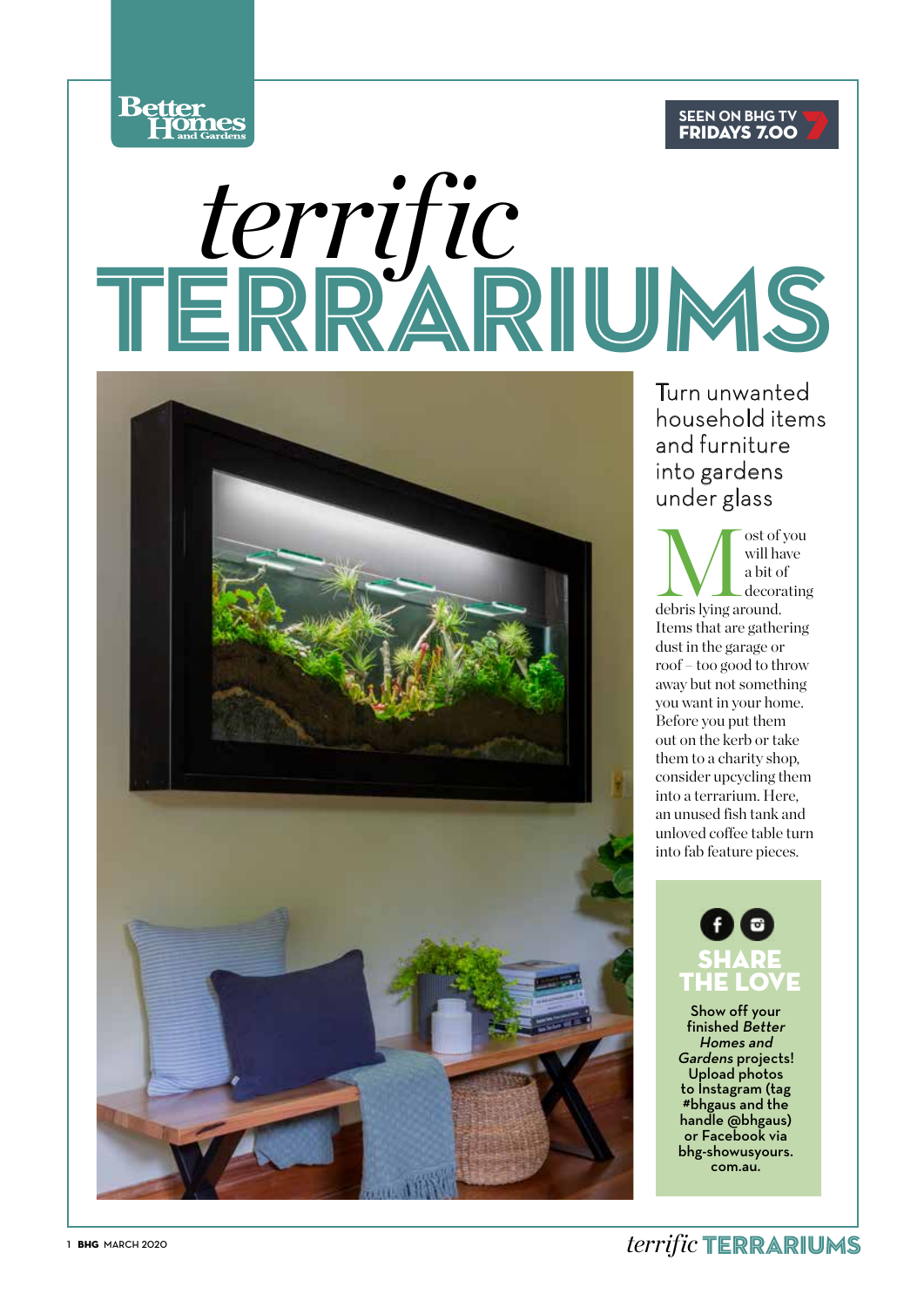

#### BUILD THE LAYERS

The two most important ingredients for a successful terrarium are the growing medium and plant selection. This growing medium formula is the same for any size terrarium, so in this case both our fish tank and coffee table will have the same mix.

**DRAINAGE** This lower layer drains and stores excess moisture, reducing the negative impact on plants growing in a container without drainage holes. Here, fired clay balls are used instead of gravel or pebbles, as they are suited for hydroponics and aquaponics, are porous and assist with humidity levels.

**SPHAGNUM MOSS** This next layer absorbs excess moisture and is a barrier between the growing medium and drainage layers.

**CHARCOAL** This layer helps absorb any toxins that may impact the health of your plants, or odours that may build up in the terrarium.

**GROWING MEDIUM** This will house your plants. Choosing an appropriate medium is crucial for the health of your plants. We created a mix consisting of peat moss and coarse sand for grit and water-holding capacity. Perlite can also be added to help aeration.

**DECORATIVE** You can add one or more top layers of decorative material such as sand, coloured stones, cat's eye marbles or seashells harvested sustainably.

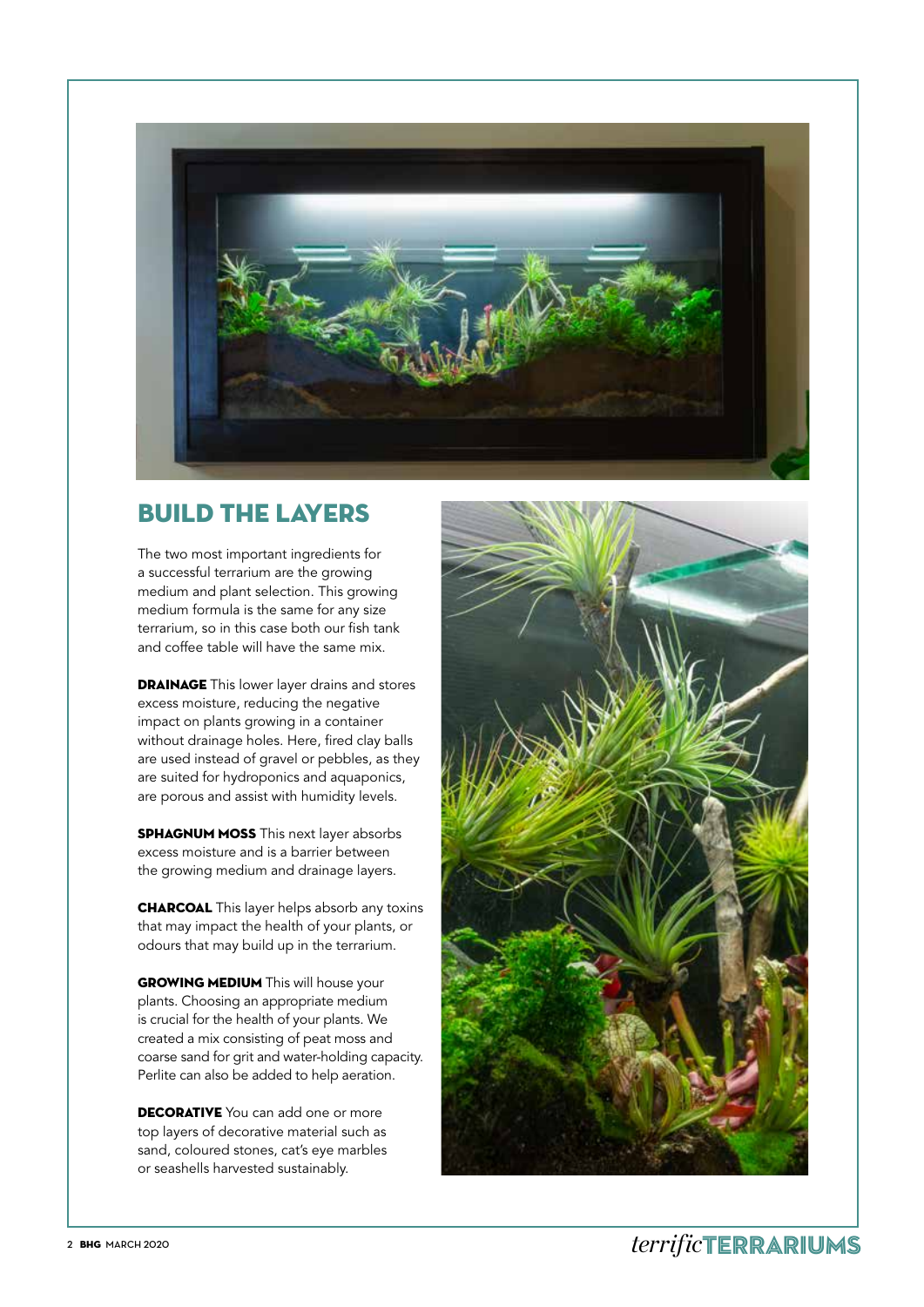#### EASY STEPS TO YOUR AQUARIUM TERRARIUM







• Rectangular fish tank • Fired clay balls • Sphagnum moss • Horticultural charcoal • Potting mix • Moss, plants, driftwood • **Box frame** 185 x 42mm primed pine **• Backing** 9mm MDF

- 19mm pine dowel
- **Trim** 92 x 18mm primed pine • Fluorescent light with cord

#### You'll also need

White vinegar; lint-free cloths; bucket; spray bottle; tie-wire; spirit level; PVA; drill; screws; circular saw; chisel; hammer; nails; wood filler; black paint; paint gear; tape; 19mm spade bit; corner brackets; 20mm angle brackets





#### Here's how

**STEP 1** Clean your fish tank with white vinegar and a lint-free cloth. **STEP 2** Create a base laver of layers of growing media will be visible when the tank is on display so, for visual interest, make an undulating line with the balls.

**STEP 3** Soak sphagnum moss in a bucket of water then, working with a handful at a time, squeeze out excess moisture and spread a layer about 20-30mm deep over clay balls. **STEP 4 Pour a thin layer of** horticultural charcoal over the sphagnum moss.

**STEP 5** Scoop potting mix over the charcoal layer to about 150mm deep. Use a mix formulated for the type of plants or make your own. Here a mix of peat moss, coarse sand and perlite is used. **STEP 6** Arrange plants in their pots on top of the potting mix layer. When you are happy with how the arrangement looks, start planting. Working from one end of the fish





tank, make a planting hole, remove plant from pot and place in hole. Backfill with potting mix and firm down to secure plant in place. **STEP 7** Spray the plants with water to moisten the mix and help create humidity in the terrarium.

#### GROW UNDER LIGHT

If you have room in the budget, it's best to include a grow light. This is a light that creates a likeness to sunlight for indoor plants and can be found to suit any style terrarium or indoor plant set-up. A fluoro tube with a cord and plug is ideal, as you can set it up anywhere with access to a powerpoint. You can find specialist fluorescent tubes that mimic natural daylight at hardware stores.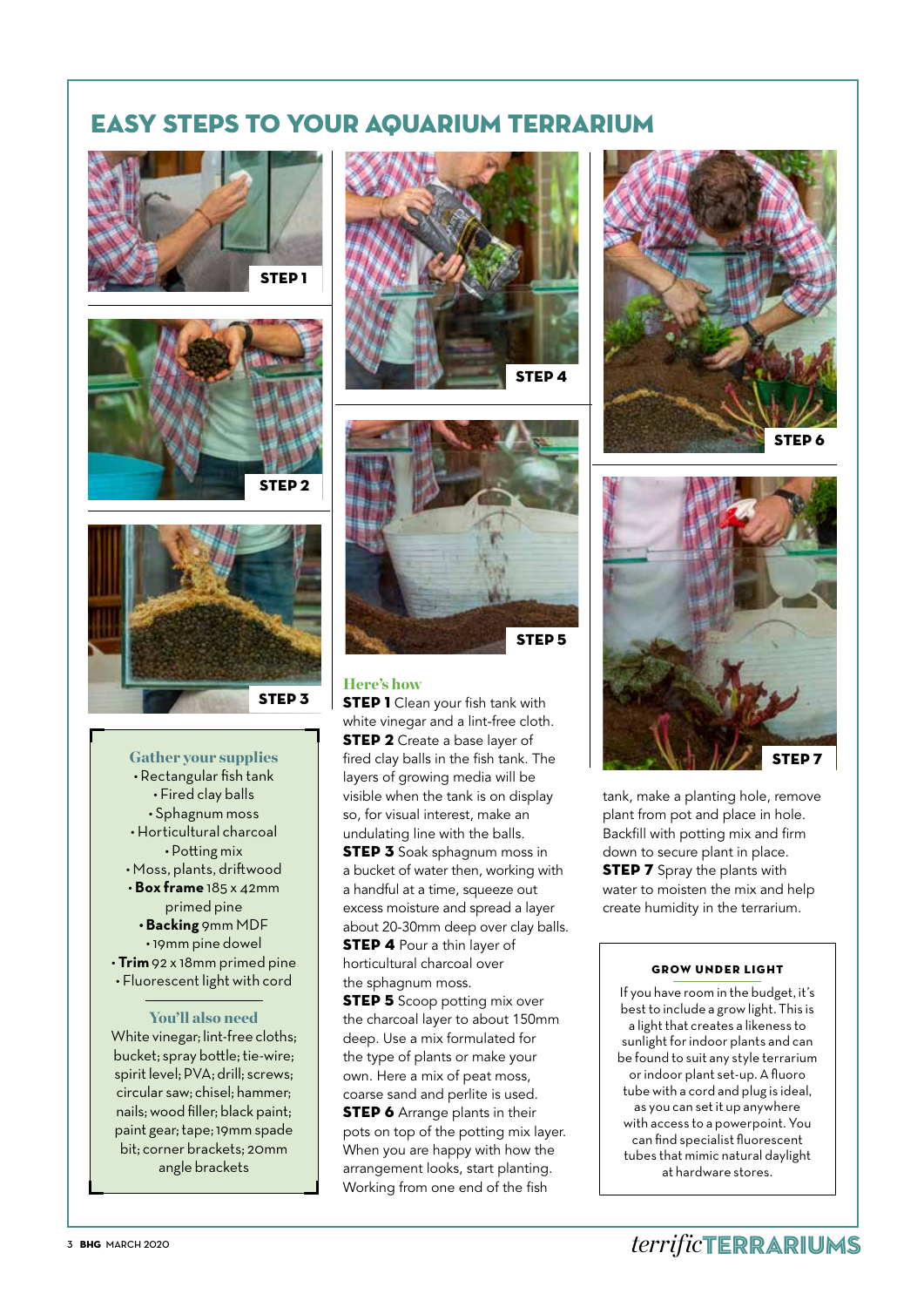#### EASY STEPS TO YOUR AQUARIUM TERRARIUM *continued...*

**STEP 8** Attach tillandsias to pieces of driftwood with tiewire. 'Plant' the driftwood in the mix layer to create 'trees'. **STEP 9 Pull moss apart and** position pieces around plants on top of the mix layer. **STEP 10** Measure the fish tank and build a box frame that will fit around it, leaving a bit of space above the tank for the grow light. Cut timber to length and butt together at the corners, then glue and screw together to secure. Use circular saw and sharp chisel to create a rebate in the back edge of the frame for the backing board. Place backing board in rebate and nail. Fill screw holes and gaps between timber, then undercoat and paint black. **STEP 11** Mark the location of the box frame on the wall with tape, checking for level. Find the location of the wall studs behind the plaster on the wall, then transfer these to the corresponding positions on the back edges of the top and bottom of the frame. Use a 19mm spade bit to drill 60mm deep holes in the frame at each point. Glue and tap 100mm long lengths of dowel halfway into the holes. **STEP 12** Drill 19mm holes into the wall studs to match the dowel positions in the frame. Insert glue into the holes, then lift frame up so dowels go into the holes. Tap the box hard against the wall, using scrap timber on the front of the frame to protect it from the hammer blows. **STEP 13** Sit terrarium inside the frame on timber blocks. Measure and cut the 90 x 19mm timber to create trim frame to sit inside box frame and hide the edges of the tank. Glue and join at corners using the flat corner brackets. **STEP 14** Attach the light to the inside of the box frame top. Secure trim to box using small angle brackets.





#### TABLE TERRARIUM

A glass-topped coffee table is a great arena for a terrarium. You can build a grow box from marine plywood to fit inside the table legs. You'd need to reinforce the legs for the extra weight and line the box with a PVC pond liner to waterproof it. Or, you can use a pond shell – waterproof and easy – in the base with ply to disguise the pond shell, then stain or paint it. Build the same layers as for the aquarium terrarium, plant up and spray-mist with water. Replace the glass top and you're done!